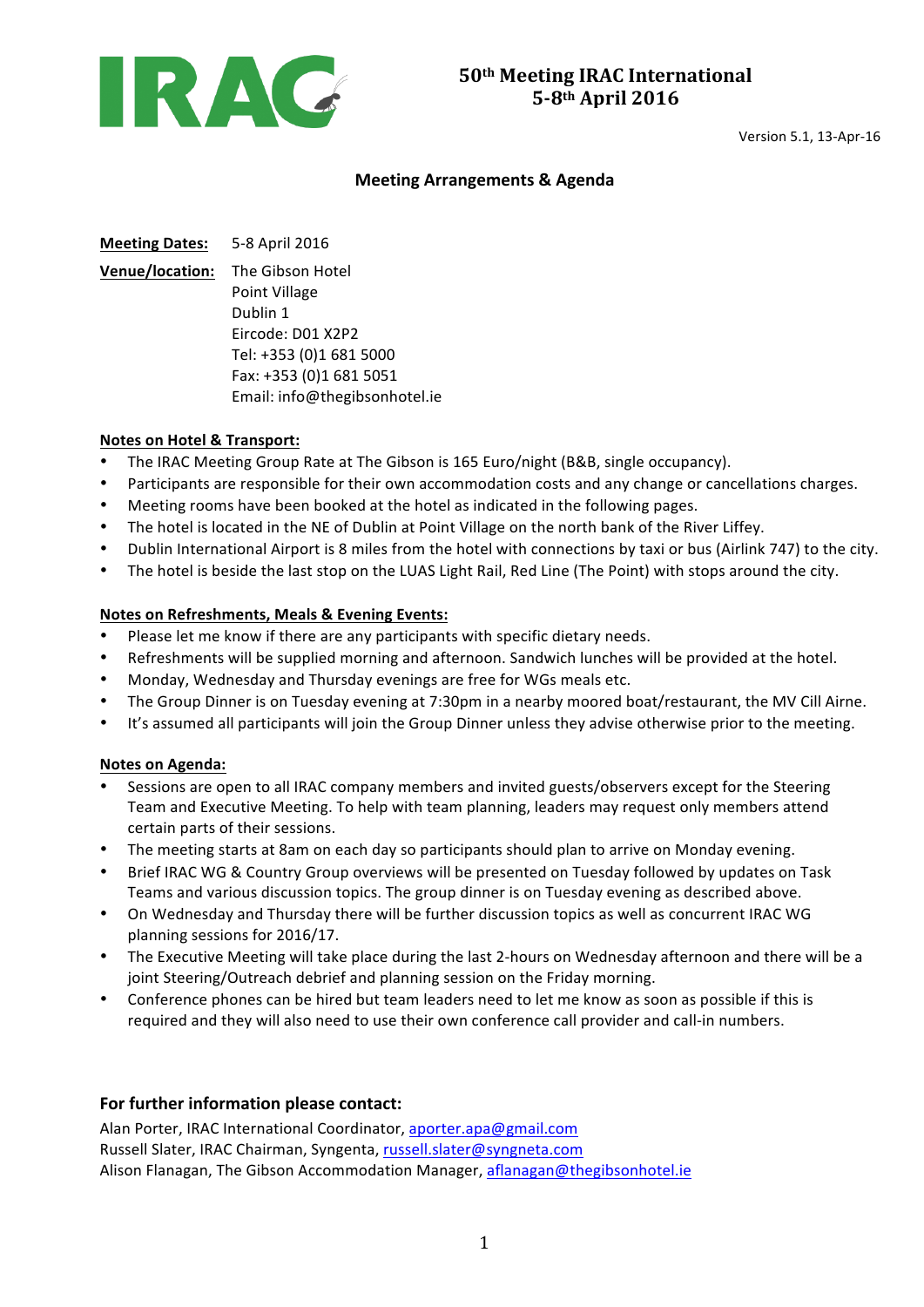

Version 5.1, 13-Apr-16

#### **Participants:**

| <b>Name</b>                 | <b>Email Address</b> | <b>Country</b> |  |
|-----------------------------|----------------------|----------------|--|
| Alan Porter                 |                      | UK             |  |
| Andrea Bassi                |                      | Italy          |  |
| Andrew Crossthwaite         |                      | <b>UK</b>      |  |
| Atsuo Mizuguchi (guest)     |                      | Japan          |  |
| <b>Brad Hopkins</b>         |                      | US             |  |
| <b>Brian Duggan</b>         |                      | Australia      |  |
| Clint Pilcher               |                      | US             |  |
| Dan Cordova                 |                      | US             |  |
| Diane Silcox Reynolds       |                      | US             |  |
| Dilwyn Harris               |                      | UK             |  |
| Eric Andersen               |                      | Denmark        |  |
| Fabio Andrade               |                      | <b>Brazil</b>  |  |
| <b>Graham Head</b>          |                      | US             |  |
| Imre Mezei                  |                      | Hungary        |  |
| Jan Elias                   |                      | Switzerland    |  |
| John Andaloro               |                      | US             |  |
| John Invest                 |                      | UK             |  |
| John Lucas                  |                      | <b>UK</b>      |  |
| Lixin Mao                   |                      | US             |  |
| Luis Teixeira               |                      | US             |  |
| Maria Torne                 |                      | Spain          |  |
| Mark Hoppe                  |                      | Switzerland    |  |
| Michael Klueken             |                      | Germany        |  |
| <b>Nick Storer</b>          |                      | US             |  |
| Niels Jacob Jakobsen        |                      | Netherlands    |  |
| <b>Nigel Godley</b>         |                      | Germany        |  |
| Ralf Nauen                  |                      | Germany        |  |
| Robert Senn                 |                      | Switzerland    |  |
| <b>Russell Slater</b>       |                      | Switzerland    |  |
| Sebastian Horstmann         |                      | Germany        |  |
| Shigeru Saito               |                      | Japan          |  |
| <b>Tamar Danon</b>          |                      | Israel         |  |
| Tim Dennehy                 |                      | US             |  |
| <b>Tom Sparks</b>           |                      | US             |  |
| <b>Tony Burd</b>            |                      | US             |  |
| Ulrich Ebbinghaus-Kintscher |                      | Germany        |  |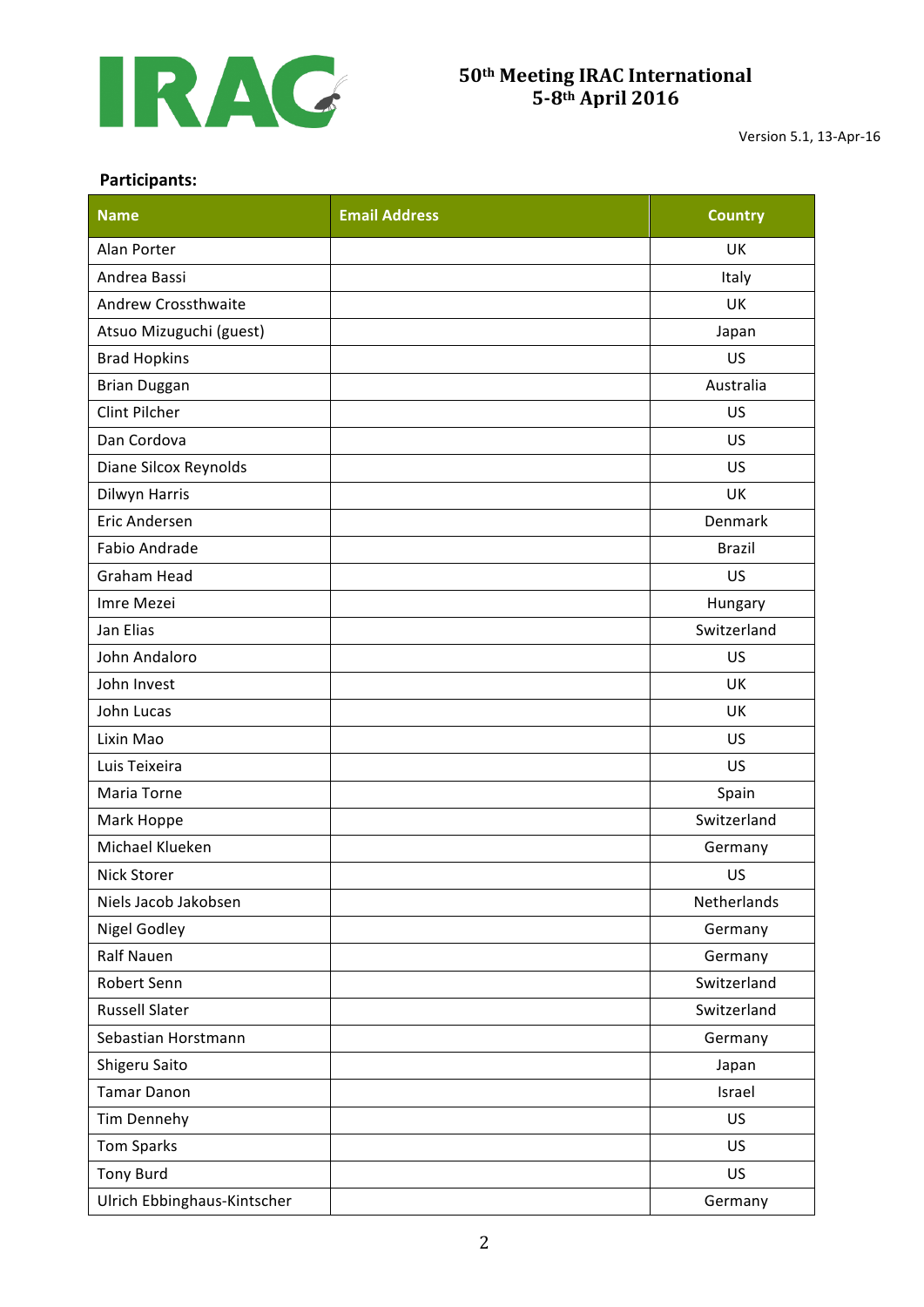

Version 5.1, 13-Apr-16

### **Outline Agenda:**

| <b>Session 1:</b> | Tuesday, April 5 <sup>th</sup> - IRAC International Review<br>Introduction, brief International Team, WG & CG overviews<br>Discussion Topics: Task Teams & Integrated IRM                                                          |  |  |  |
|-------------------|------------------------------------------------------------------------------------------------------------------------------------------------------------------------------------------------------------------------------------|--|--|--|
|                   | <b>Evening: Group Dinner: MV Cill Airne</b><br>Drinks at 7:15, sit down to dinner at 7:30                                                                                                                                          |  |  |  |
| <b>Session 2:</b> | Wednesday, April 6 <sup>th</sup> - IRAC Team & WGs<br>Discussion Topics: EU supermarket residue restrictions & MoA labelling<br>WG Planning: Lepidoptera, MoA, Biotech & Public Health                                             |  |  |  |
| <b>Session 3:</b> | Thursday, April 7 <sup>th</sup> - IRAC Team & WGs & Executive<br>Discussion Topics: Joint Biotech, Lepidoptera, Sucking Pest & Coleoptera activities<br>WG Planning: Coleoptera and Sucking Pests<br><b>IRAC Executive Meeting</b> |  |  |  |

# Session 4: Friday, April 8<sup>th</sup> (Morning) – Outreach & Steering Strategy Session Meeting debrief and planning for 2016/17

| <b>Sess</b><br>No. | <b>Date</b> | <b>Time</b>     | <b>Details</b>                                                     | <b>Rooms</b>       | Est.<br>Nos. |
|--------------------|-------------|-----------------|--------------------------------------------------------------------|--------------------|--------------|
| 1A                 | Tues<br>5th | $08:00 - 15:00$ | IRAC International WG/CG Overviews                                 | Stratocaster       | 35           |
| 1B                 |             | $15:00 - 17:00$ | Task Teams & Integrated IRM                                        | Stratocaster       | 35           |
| 2A                 | Wed<br>6th  | $08:00 - 09:30$ | EU Supermarket residue restrictions &<br><b>MoA Labelling</b>      | Stratocaster       | 35           |
| 2B                 |             | $10:00 - 17:15$ | Lepidoptera WG                                                     | Stratocaster       | 20           |
| 2C                 |             | $10:00 - 17:15$ | Public Health WG (Skype call-in available)                         | <b>Broadcaster</b> | 5            |
| 2D                 |             | $10:00 - 14:15$ | MoA WG (Conference call-in available)                              | Rickenbacker       | 10           |
| 2E                 |             | 14:45 - 17:15   | Biotech WG (Conference call-in available)                          | Rickenbacker       | 10           |
| 3A                 | Thur<br>7th | $08:00 - 09:30$ | Joint Biotech, Lepidoptera, Sucking Pest<br>and Coleoptera session | Stratocaster       | 32           |
| 3B                 |             | $10:00 - 12:00$ | Joint session Biotech & Lepidoptera WGs                            | Stratocaster       | 16           |
| 3C                 |             | $13:00 - 15:00$ | Coleoptera WG                                                      | <b>Broadcaster</b> | 8            |
| 3D                 |             | $10:00 - 12:00$ | Sucking Pest WG (Conf. call-in available)                          | Rickenbacker       | 8            |
| 3E                 |             | $15:30 - 17:15$ | <b>IRAC Executive Meeting</b>                                      | Stratocaster       | 15           |
| 4А                 | Fri<br>8th  | $08:00 - 12:00$ | <b>Outreach/Steering Working Session</b>                           | Rickenbacker       | 12           |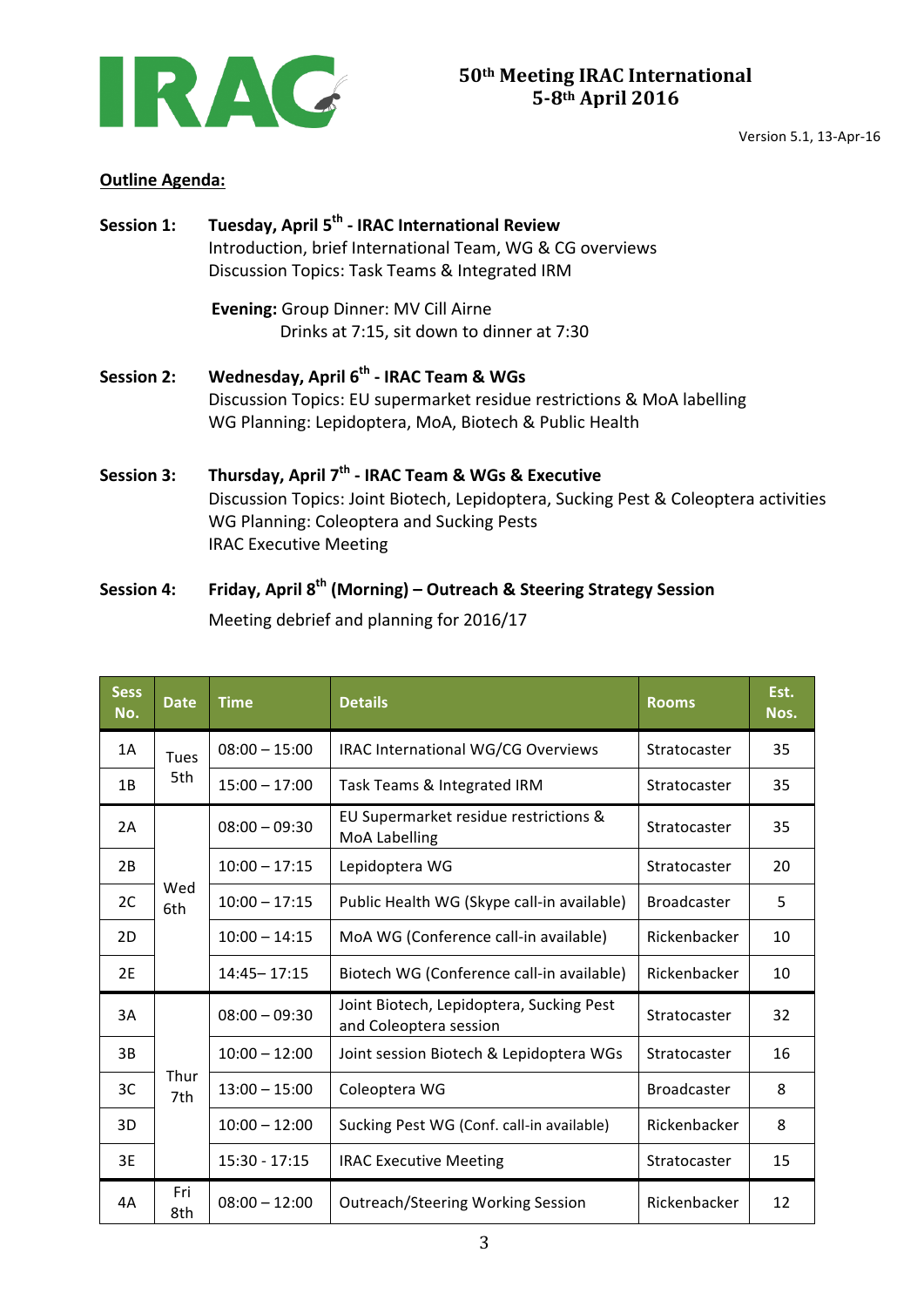

## **Detailed Agenda – Tuesday, 5th April Session 1A - Stratocaster IRAC International WGs & Country Group Overviews**

#### **Session Chair: Russell Slater**

**Agenda:** 

- 0800 Welcome, antitrust reminder, housekeeping & meeting objectives R. Slater
- 0820 Public Health overview M. Hoppé
- 0840 Biotech overview C. Pilcher
- 0900 Methods overview J. Elias
- 0920 Coleoptera overview R. Nauen

#### **0940 Coffee/Tea**

- 1010 Sucking Pest Overview M. Klueken
- 1030 Lepidoptera Overview (incl. Country WGs) L. Teixeira
- 1115 MoA Overview D. Cordova
- 1135 Outreach Overview & MSU Database A. Porter/B. Hopkins
- **1150 Group Photograph**
- **1200 Lunch**
- 1300 IRAC Country Group Updates (Team Representatives/Liaison Officers)

Brief overview of 2015 (Max. 4 slides) and objectives for 2016 (1 slide). Limited questions to be taken during session, but must be time conscious.

- Introduction  $(1') R$ . Slater
- IRAC Brazil  $(5')$  F. A. Silva
- IRAC Argentina (5') -
- IRAC Spain (5') M. Torne
- IRAC Philippines (5') -
- IRAC South Africa  $(5') R$ . Slater
- IRAC Australia (5') B. Duggan
- IRAC India  $(5')$  -
- IRAC USA (5') Graham Head

#### 1345 Continue to Session 1B (Same room)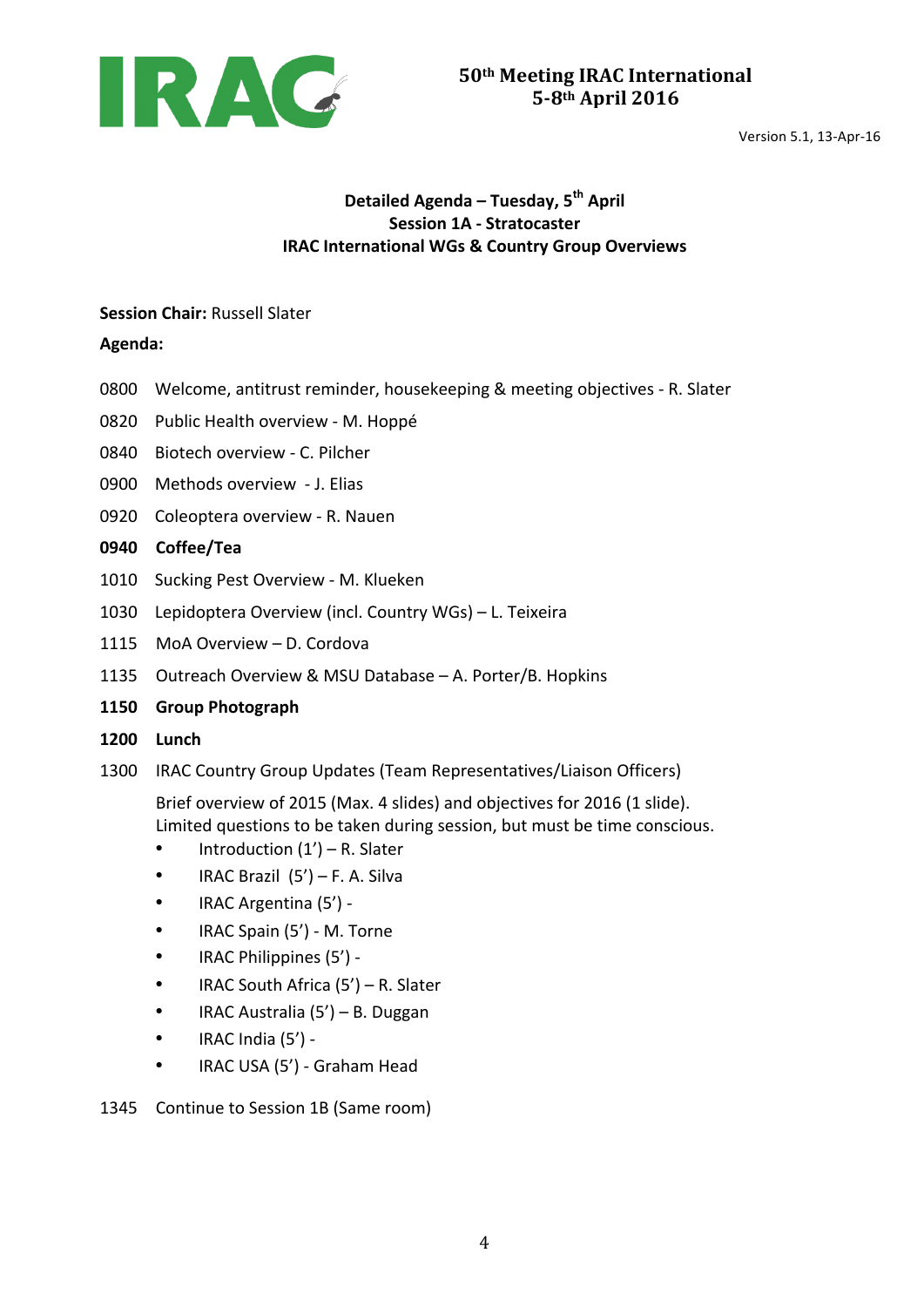

# **Detailed Agenda – Tuesday, 5th April Session 1B - Stratocaster IRAC Task Teams & Integrated IRM**

## **Session Chair: Russell Slater**

### **Agenda:**

## 1345 IRAC Task Team 1: Brazil. Summary of activities - R. Slater

A Brief overview of 2015 activities including the Brasilia workshop, the process for developing IRM recommendations & communication. Follow up with Good, Difficult, Different (GDD) review as an open discussion.

- Review of 2015 activities  $(10') R$ . Slater
	- o Objectives of Task Team
	- $\circ$  Workshop in Brasilia
	- o Process to develop recommendations
	- o IRM recommendations
	- $\circ$  Communication, next steps
- GDD Review  $(30-45') R$ . Slater & F. A. Silva
	- $\circ$  Capture GDD on Flip charts.
	- $\circ$  What was good about process/outputs? A. Porter (notes)
	- $\circ$  What was difficult?
	- $\circ$  What should we do differently when we work on Task Teams 2 & 3?

### **1430 Coffee/Tea**

1500 IRAC Task Team 2: Mediterranean - Tuta absoluta (tomatoes)

Planning session taking into account learnings from Brazil. Objectives; what needs to be done; who will lead/participate; what resources required.

- Introduction & purpose of Task Teams (2') R. Slater
- Introduction into problem of *Tuta absoluta* in Europe (15') A. Bassi
- Summary of existing activities by IRAC & others  $(10') L$ . Teixeira/J. Andaloro
- Define objectives of Task Team (10')
- Define project team & lead (5')
- Identify any IRAC/CropLife resources required (5')

### 1545 IRAC Task Team 3: Lepidoptera Management in Puerto Rico

IRAC US led Task Team addressing lepidopteran resistance risk in Puerto Rico including seed production areas. Main pest of concern is *Spodoptera frugiperda*, but other lepidoptera pests should also be considered. There is an intensive use of insecticide chemistry with low tolerance of pests.

- Introduction into problem in Puerto Rico  $(15') G$ . Head
- Summary of existing activities by IRAC/Others (10')
- Objectives & Action Plan (15')
- Identify any IRAC Intl/CropLife resources required (5')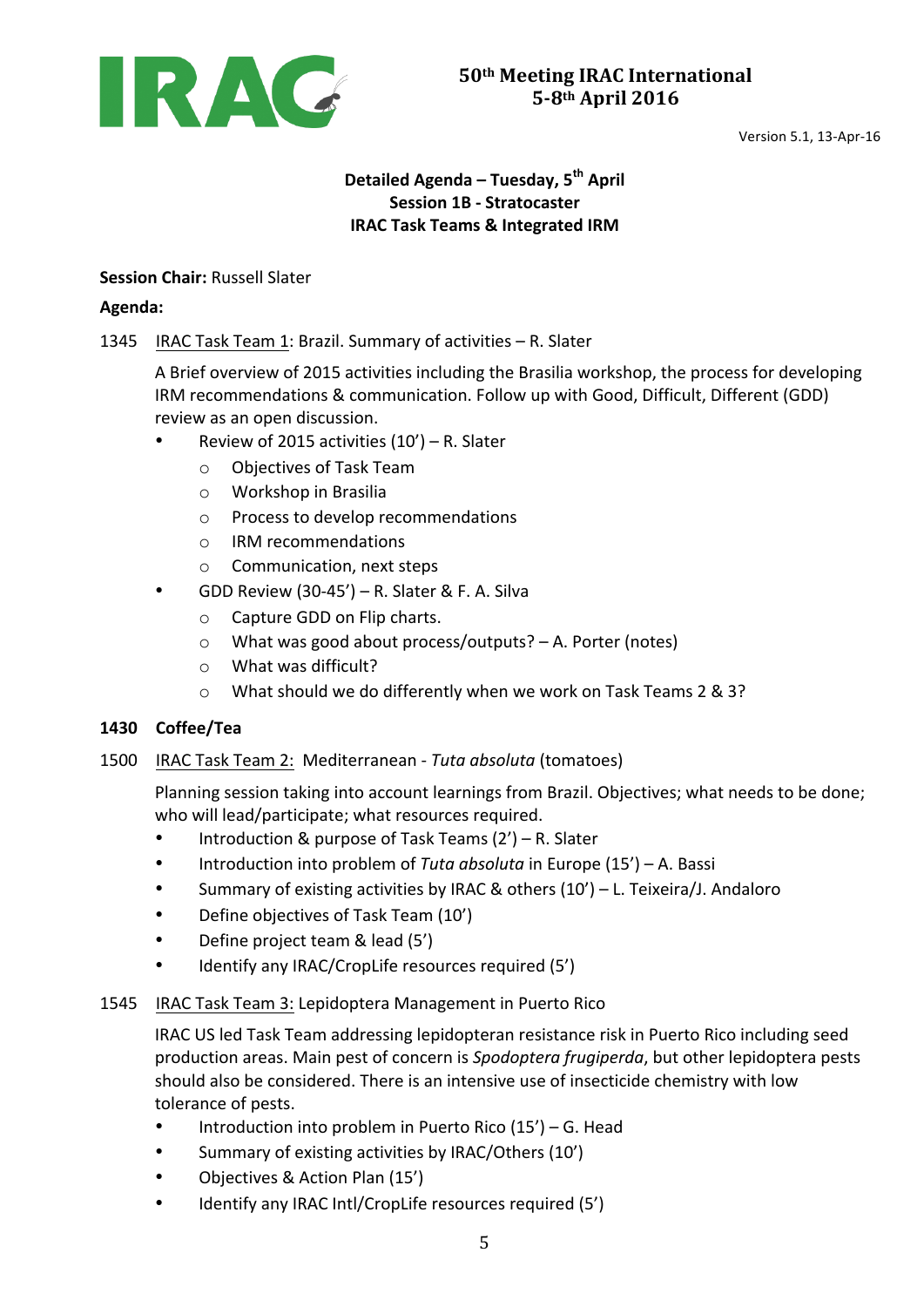

## **Detailed Agenda – Tuesday, 5th April Session 1B – Stratocaster (Contd.) IRAC Task Teams & Integrated IRM**

## 1630 Integrated IRM, chemistry foliar & seed treatment/trait/biological

IRAC International has produced individual advice for GMO's (Biotech) and insecticide chemistry (Crop protection) and has started to provide advice of the integration of the two (Brazil IRM recommendations, statement on the use of chemistry/traits). Open discussion on what are the future needs/directions of IRAC in addressing integrated IRM (including biologicals).

Introduction (20') - C. Pilcher

Objective: To determine what level of agreement we have on Integrated IRM concepts and then explore key objectives & messaging to critical audiences that IRAC can facilitate.

Open discussion  $(25') - All$ 

Outcomes and actions for IRAC International

#### **1715 End of day**

**1900** Walk from hotel to MV Cill Airn for drinks at 7:15 and Group Dinner at 7:30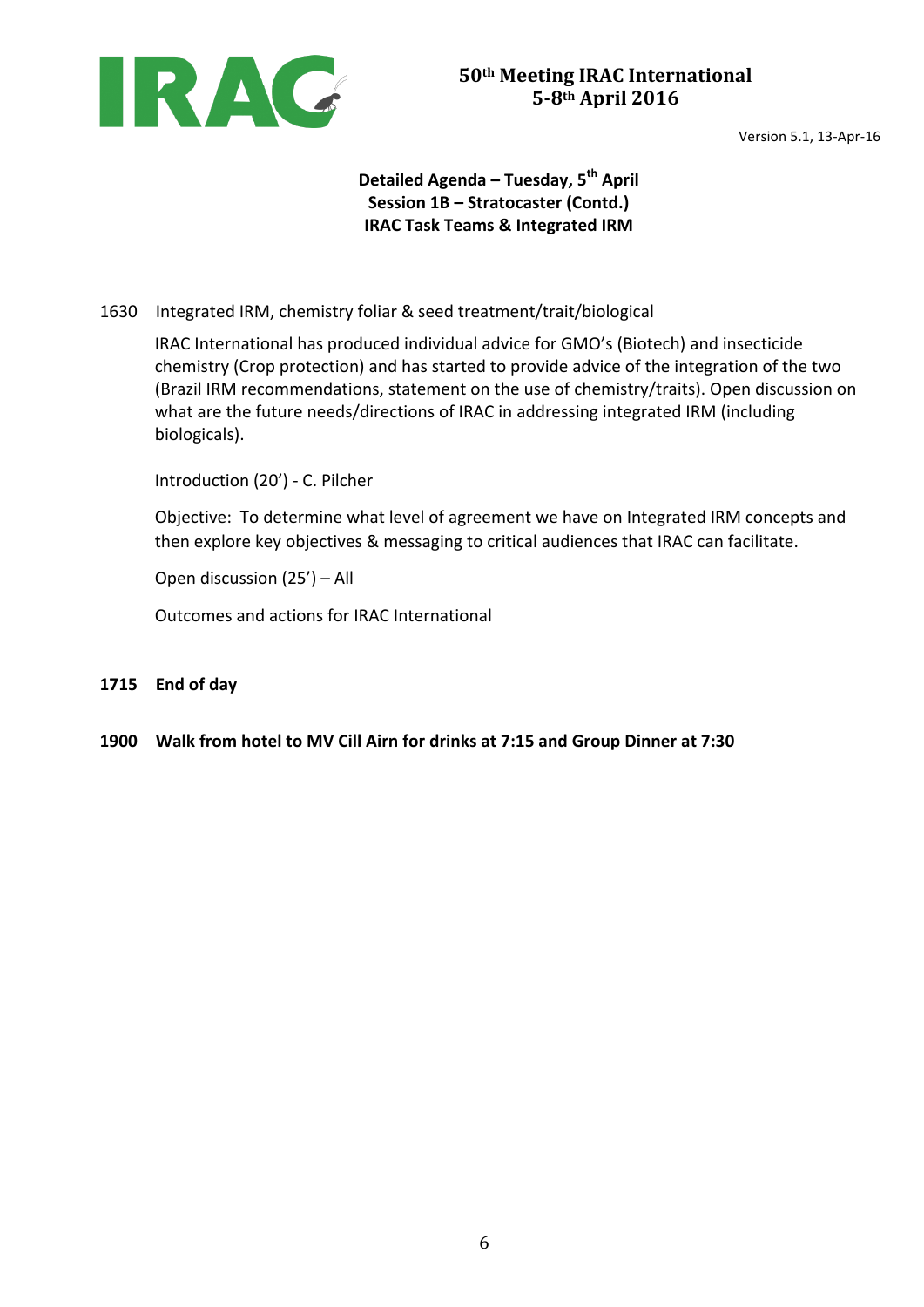

# **Detailed Agenda – Wednesday 6th April Session 2A - Stratocaster**

### **Discussions: EU supermarket residue restrictions & MoA labelling**

**Session Chair: Russell Slater** 

### **Agenda:**

- 0800 IRAC Spain & IRAC International have been working with ECPA to scope out a European project to address concerns raised about the IRM impact of supermarket residue limitations (total number of residues allowed). ECPA have proposed a European funded project lead by Rothamsted Research and supported by ECPA, IRAC, FRAC, HRAC, CropLife and others.
	- Anti-trust reminder (1') R. Slater
	- Introduction (2') R. Slater
	- Introduction to problem  $(20') M$ . Torne
	- Outline of project proposal by ECPA/Rothamsted  $(20') M$ . Torne
	- IRAC role in project and discussion  $(20') R$ . Slater/All
- 0915 Mode of action labelling how do we improve implementation Current position Group discussion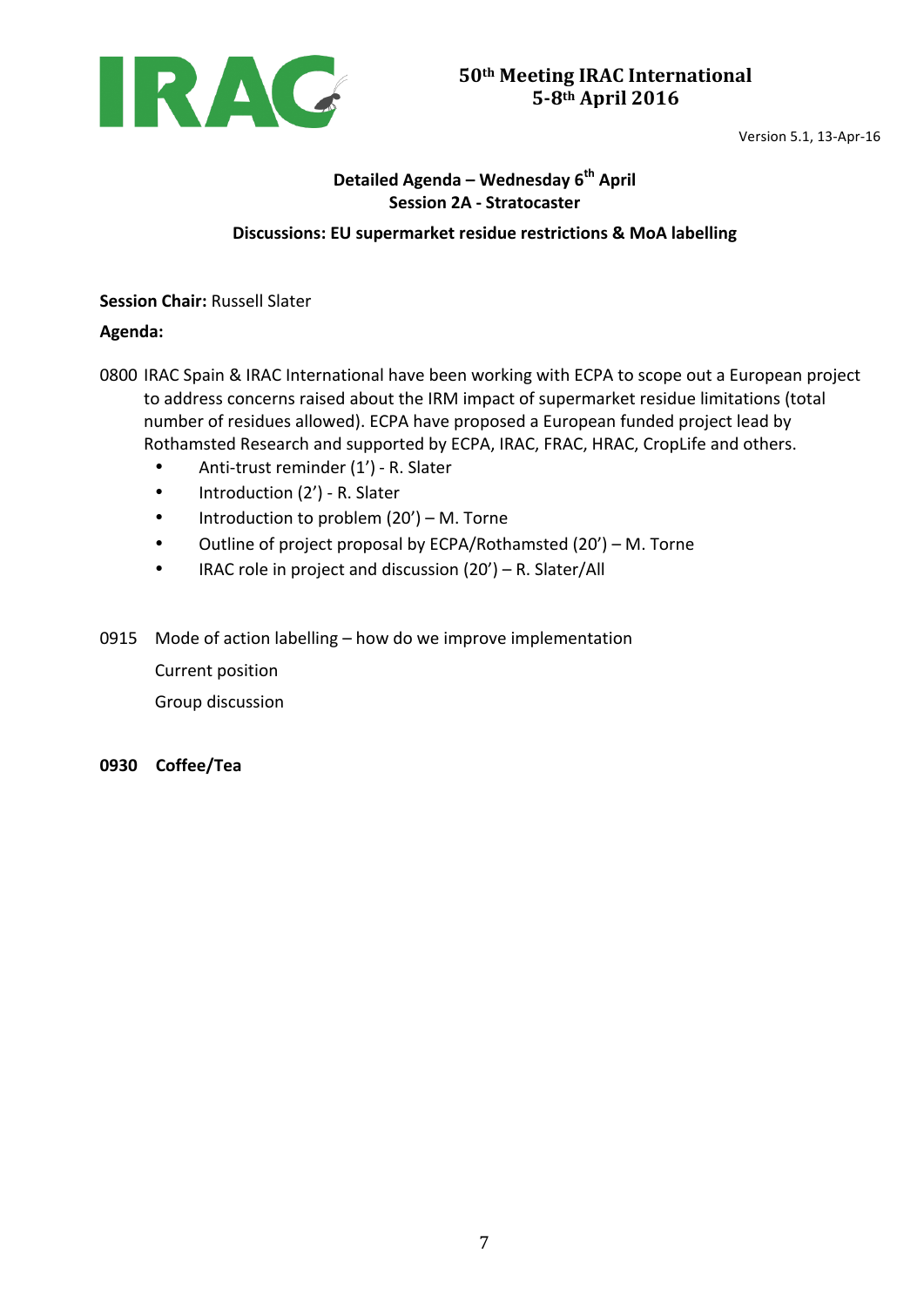

# **Detailed Agenda – Wednesday 6th April Session 2B - Stratocaster**

### **Lepidoptera WG**

### **Session Chair: Luis Teixeira**

**Agenda:** 

- 1000 Welcome, introductions and reminder of antitrust guidelines (L. Teixeira)
- 1010 Review 2015/16 Lepidoptera WG activities (L. Teixeira)
- 1020 Country updates: The liaison to presents summary slides. (Liaisons/All)
	- Group status, meetings, reports of resistance, label alignment, proposed IRM strategies
	- Challenges/highlights, requests from country WGs to the Lepidoptera WG
	- Guidance/communications to Country WGs
	- Review liaison assignments
- **1200 Lunch**
- 1300 Lepidoptera WG discussion (all)
	- Label Review Compliance project (J. Andaloro)
	- Review Brazil Task Team effort and key learnings (All/F. A. Silva)
	- Discuss Lep WG contribution to new Tuta Task Team (form a group)
	- Review current diamide guidelines and transition to Lep IRM guidelines (N. Godley/R. Senn/J. Andaloro)

- 1445 Lepidoptera WG discussion (Contd.)
	- Review/Edit SMART objectives
	- Finalize Lobesia and FAW posters
	- Other topics? Research findings?
- 1730 Session closed
- 1830 Lepidoptera WG Dinner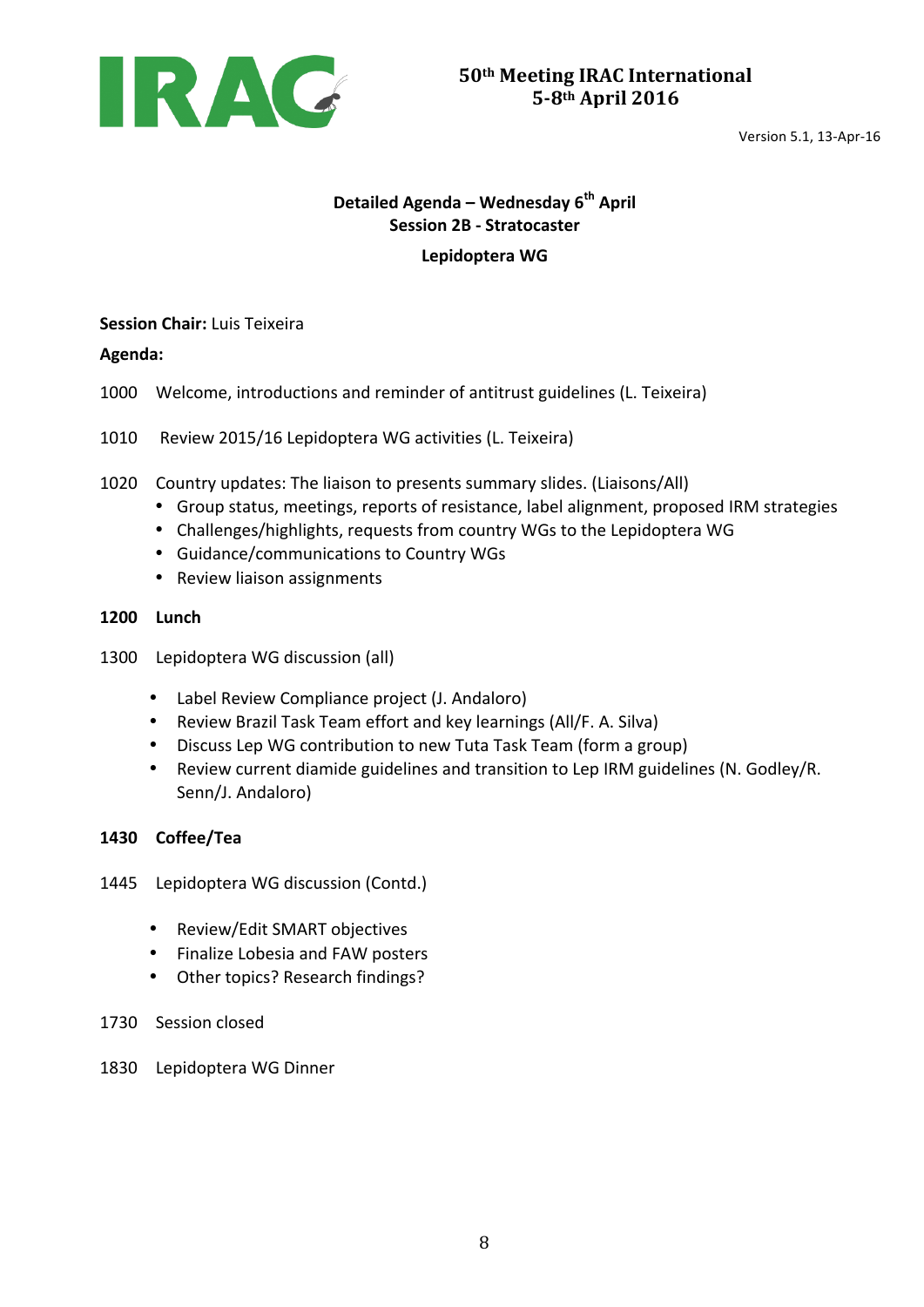

# **Detailed Agenda – Wednesday 6th April Session 2C - Broadcaster Public Health WG**

# **Session Chair:** Mark Hoppé **Agenda:**

1000 Welcome, introduction and reminder of antitrust guidelines - M. Hoppé

 ${Proposal taken from previous call – formatting & timing to be added}$ 

- 1. Production and communication of a compelling case for the implementation of pro-active insecticide resistance management in vector control interventions.
- 2. Feedback from VCWG February 2016
- 3. Insecticide resistance monitoring in mosquito vectors of disease
	- a. Interest in addressing some of the issues that were raised ca. 7 years ago around production and storage of WHO tube assay papers has surfaced again
	- b. Discriminating doses, where do we stand with respect to the new a.i.s that are coming to market?
	- c. Insecticide resistance/susceptibility monitoring vs product evaluation, how can they be separated
- 4. Mode of Action classification numbers on PH insecticidal products, where do we stand?
- 5. Can we identify best practice activities when introducing a new PH insecticide? E.g. baseline data, IRM included on product label, etc. Leading to production of recommendations/guidelines
- 6. Educational material, activities supporting item 1
- 7. Effective communication, the VC IRM stakeholders are changing, WHOPES, PQ, I2I, etc., how can we improve links to promote implementation of best practice IRM?
- 8. AOB
- 1715 Session closed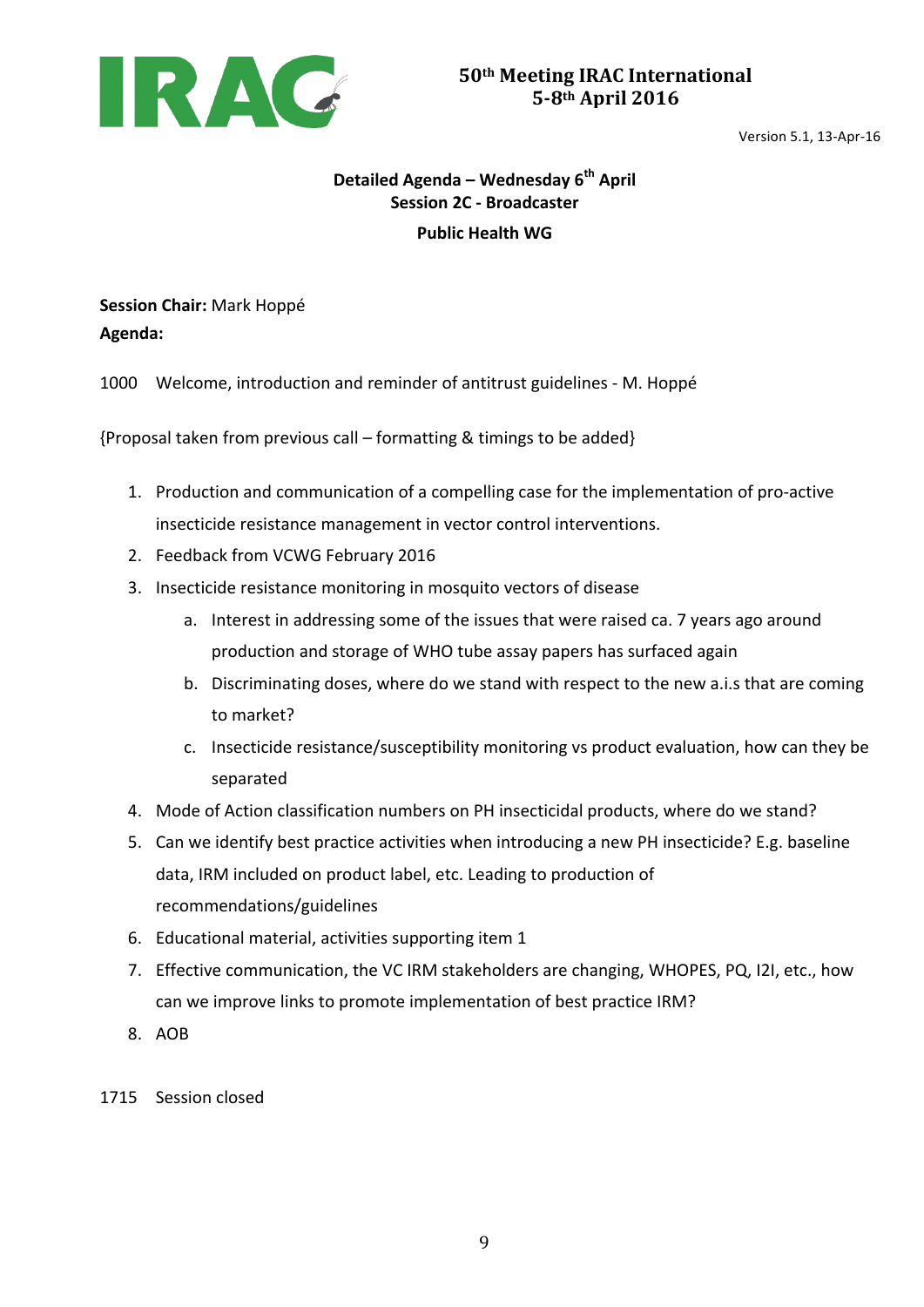

Version 5.1, 13-Apr-16

# **Detailed Agenda – Wednesday 6th April Session 2D - Rickenbacker MoA WG**

## **Session Chair: Dan Cordova**

## **Agenda:**

1000 Welcome, introduction and reminder of antitrust guidelines - D Cordova

- Completion of Resistance Mechanism slide deck
- Completion of key MoA reference document
	- o Addition of reference links
- Enhancement of target site resistance table
	- o Addition of reference links
- MoA Classification updates
	- $\circ$  CHS1 classification of etoxazole as chitin synthase inhibitor?
	- o Classification discussion of Groups 10 and 15
- Follow-up on DIY classification
	- o Ethyl formate (BOC Ltd)
- Communication of classification updates
	- $\circ$  Preparation of eConnection article on major classification changes (v8.1)
	- $\circ$  Chordotonal organ modulators, bifenazate, GS-omega/kappa-HXTX-Hv1a
	- o Etoxazole?
- Compilation of key influencers for update distribution
	- $\circ$  Establish eNotification link on website for automatic updates

## **1200 Lunch**

- 1300 Afternoon Session
	- Status of language poster updates
	- Discussion of insect repellent classification (vector control)
		- $\circ$  Is there interest in adding these to classification scheme?
		- o Evidence of DEET resistance Stanczyk et al (2010) PNAS
	- Development of MoA training slide deck
		- o Modification of existing BASF slides
		- o Identification of key targets for inclusion
	- Standardizing sub-group nomenclature currently a mix of technical/chemistry descriptors
- 1430 Session closed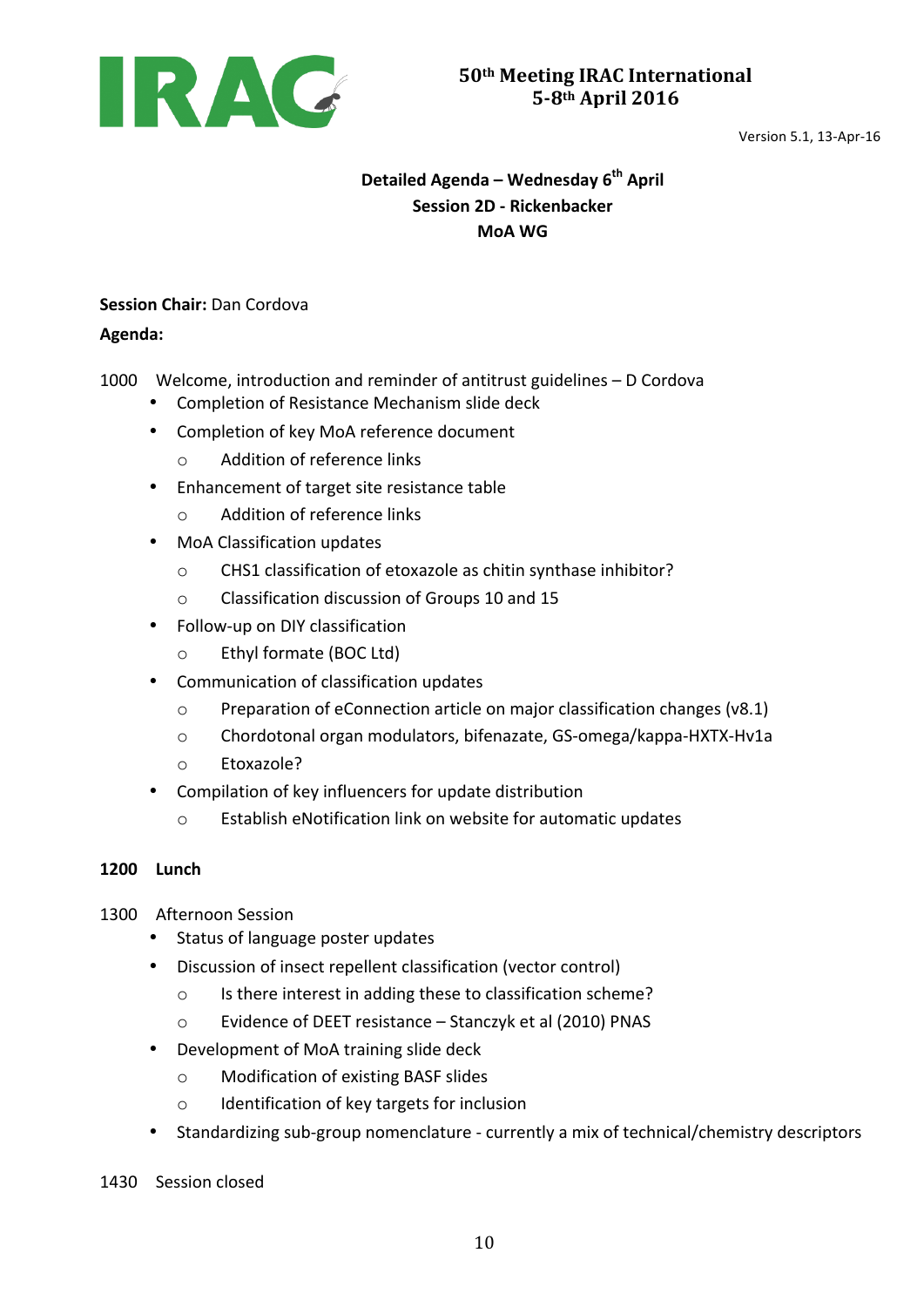

## **Detailed Agenda – Wednesday 6th April Session 2E - Rickenbacker Biotech WG**

**Session Chair:** Clint Pilcher

### **Agenda:**

- 1445 Welcome, introduction and reminder of antitrust guidelines C. Pilcher
- 1455 Latin America status and future 2016 plans
	- a. Brazil compliance information and Task Force Update  $-$  F. A. Silva
		- Current & future gaps & opportunities All
	- b. Argentina framework
		- Consultant role needed actions or new initiatives All
	- c. IRAC-Biotech visit to Brazil/Argentina
		- Responses/suggestions from ABRASEM, AGRIBIO, MOA, Grower groups Clint
		- Layout schedule and plans
- 1545 Stewardship and Excellence Through Stewardship (ETS)
	- a. Implementing "Best Practices" Globally
		- Budget needs (consultant?)
	- b. ETS
		- Review 2015 All
		- Needed changes  $-$  All
	- c. Other country needs
		- Asia (specifically Vietnam)
		- S. Africa
- 1615 2016 Goal Review
	- a. New initiative discussion All
	- b. White papers
		- Regulatory white paper  $N$ . Storer
		- Continual use of traits following resistance confirmation All
- 1645 Final preparation for Joint WG discussions
	- a. Integrated IRM, ETS, implementing sound IPM best practices
	- b. Lepidoptera WG Joint session
		- Integrated opportunities
			- o Insecticide/Biotech statement; BMP discussions; ETS; Future task teams
- 1715 Session closed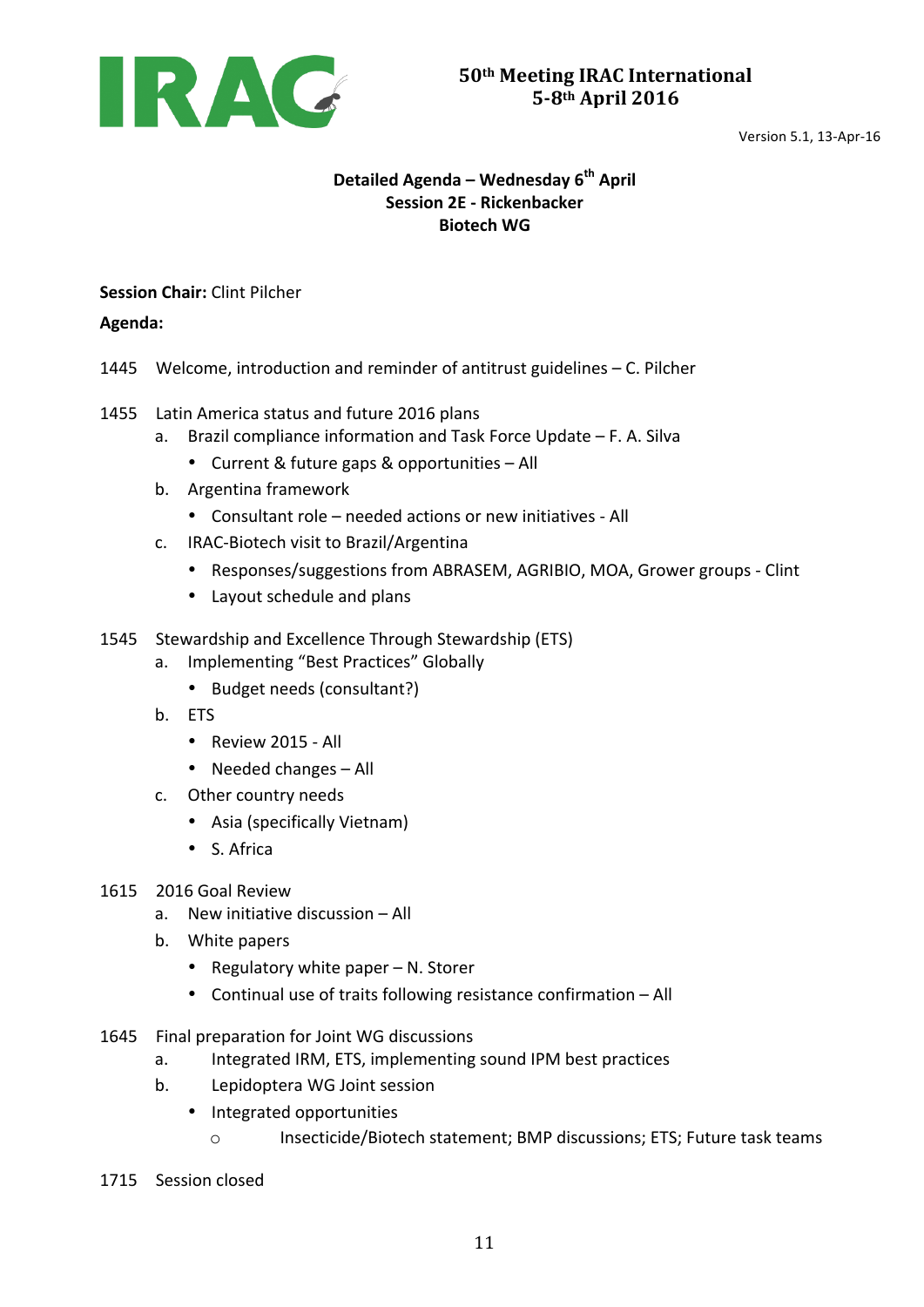

Version 5.1, 13-Apr-16

# **Detailed Agenda – Thursday 7th April Session 3A - Stratocaster Discussions: Joint Biotech & Crop WGs**

**Session Chair: Russell Slater/Clint Pilcher Agenda:** 

0800 Welcome, introduction and reminder of antitrust guidelines - R. Slater Joint session of the Biotech, Lepidoptera, Sucking Pest & Coleoptera WGs Group discussion

- Excellence Through Stewardship (ETS)
- Potential Future Initiatives
	- o Messaging
	- $\circ$  Alignment on best practices
	- o Incentives?
- Other topics?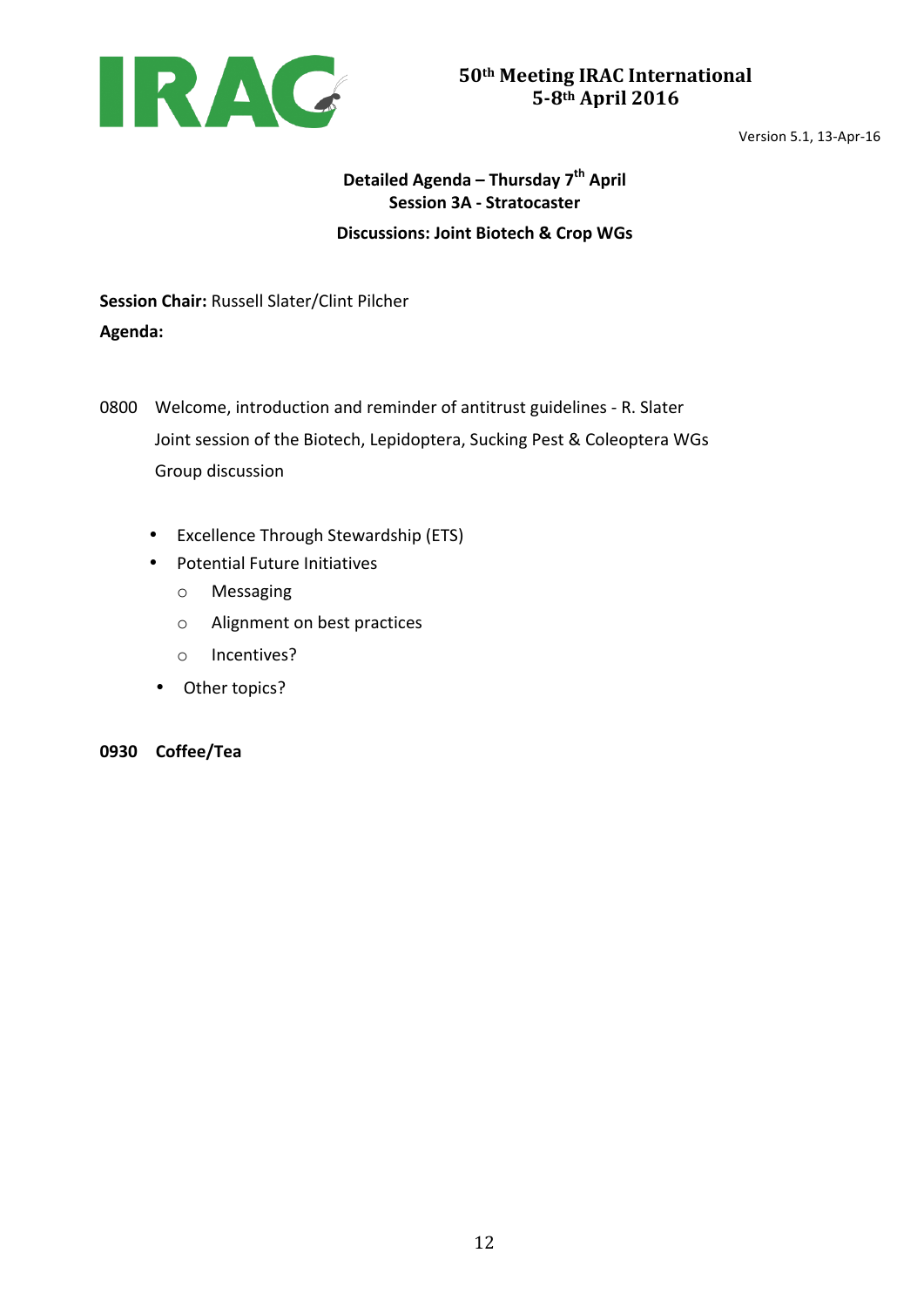

## **Detailed Agenda – Thursday 7th April Session 3B - Stratocaster Joint Session Biotech & Lepidoptera WGs**

**Session Chair:** Clint Pilcher/Luis Teixeira

**Agenda:** 

1000 Welcome, introduction and reminder of antitrust guidelines - C. Pilcher/L. Teixeira

- 1. Insecticide/Biotech integrated opportunities
	- Insecticide/Biotech statement discuss revisions (potential inclusion of seed treatments)
	- BMP discussions opportunity for future interactions (revisit Brazil efforts, discuss expansion to needs across Latin America, Asia, India, China, S. Africa)
		- $\circ$  Future opportunities for harmonized IPM recommendations
- 2. Excellence Through Stewardship (ETS) brief history on the IRM efforts; discuss potential for expansion needs from chemistry efforts
- 3. Any further opportunity/need for Task Team efforts?
	- Puerto Rico opportunity will be driven by IRAC-US
	- Others?
- 1200 Session closed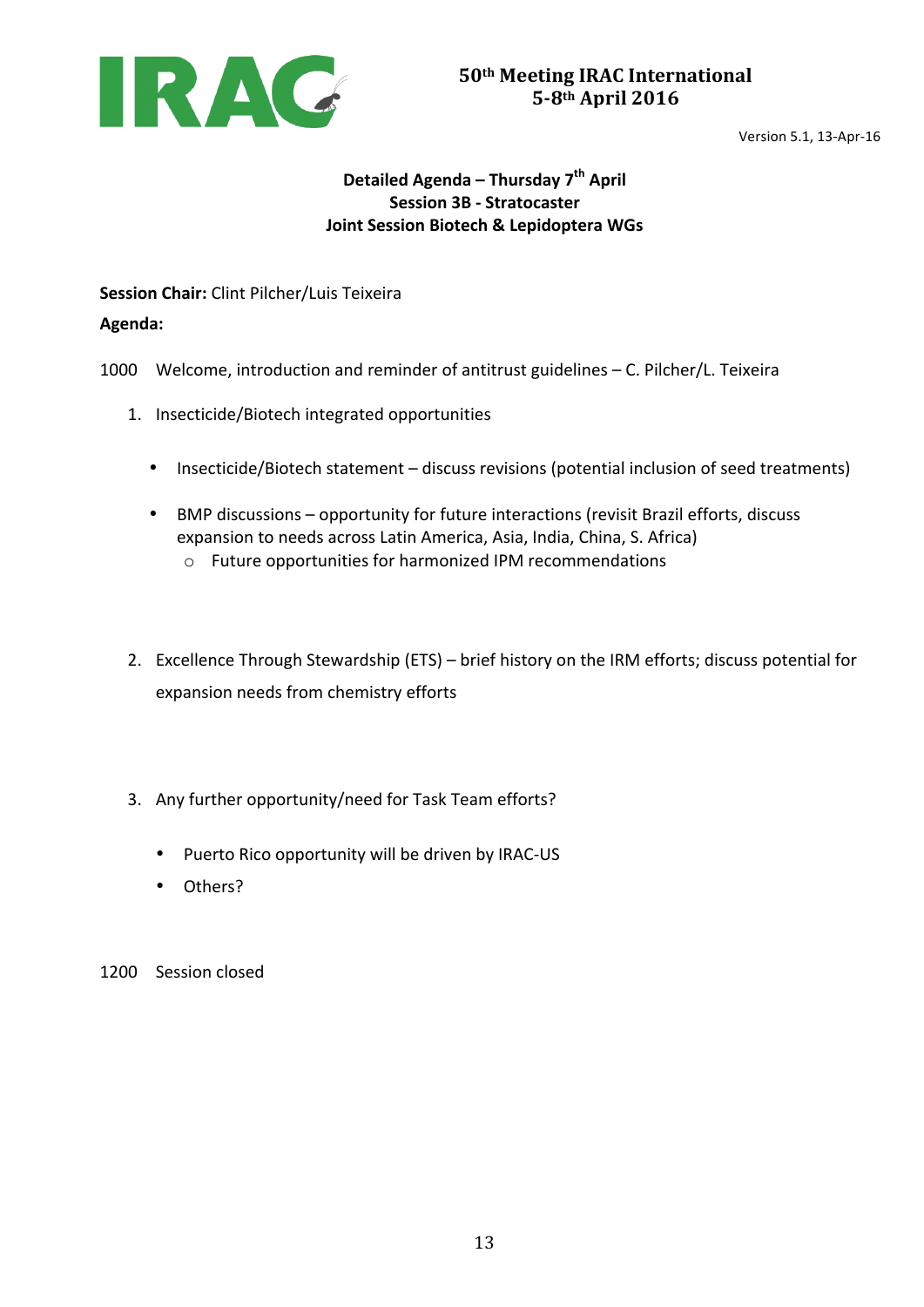

## **Detailed Agenda – Thursday 7th April Session 3C - Broadcaster Coleoptera WG**

**Session Chair: Ralf Nauen** 

**Agenda:** 

1300 Welcome, introduction and reminder of antitrust guidelines - R. Nauen

- Review minutes of last F2F meeting at Rothamsted Research
- Coleopteran OSR pests
	- o Pollen beetle resistance monitoring poster 2015
	- $\circ$  Status of pyrethroid resistance in CSFB in EU
	- $\circ$  Other coleopteran pests of OSR
	- $\circ$  Method changes
	- $\circ$  Status IRM trifold
	- o Scientific paper on CSFB kdr monitoring still interesting?
	- o Other
- CPB IRM poster (review and approve final version)
- WCR larvae testing method
- Future directions and objectives 2016
- AOB

**1500 Session closed**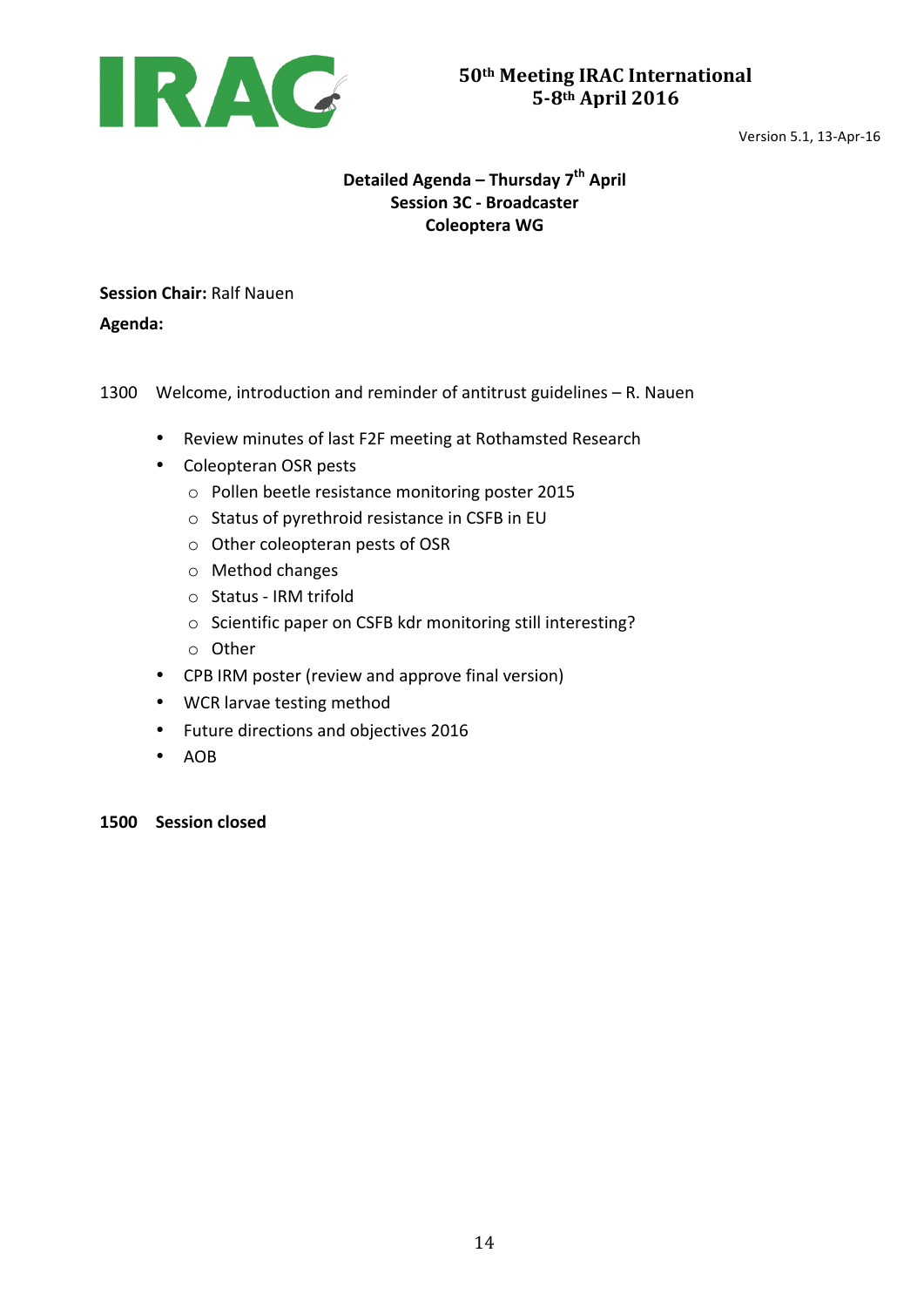

## **Detailed Agenda – Thursday 7th April Session 3D - Rickenbacker Sucking Pest WG**

**Session Chair: Michael Klueken** 

### **Agenda:**

- 1000 1. Welcome, introduction, reminder of antitrust guidelines, minutes of last telecom
	- 2. Team structure 2016, selection of new leader, scheduling telecoms during 2016
	- 3. Sitobion avenae Pyrethroid resistance in EU
	- 4. Olive Fly resistance to pyrethroids suspected in Greece & further fruit fly species
- 1030 5. Myzus persicae Group 4 resistance in the EU
	- o Updates on resistance monitoring
	- o Renewal of poster
	- o New version of Guideline: "Myzus persicae neonicotinoid resistance management guidelines for Stone Fruits in Southern Europe, IRAC SPWG, 2014"
	- *6. Aphis gossypii*, Korea
	- 7. *Bemisia tabaci,* new Poster
	- 8. *Bemisia tabaci,* IRM recommendations Brazil
- 1100 9. *Euschistus heros*, Brazil Monitoring program, method discussions
	- 10. RSA Stinkbugs PYR resistance
	- 11. Diaphorina citri, Asian Citrus Psyllid Methodology validation
	- 12. Tomato-potato *psyllid, Bactericera cockerelli*
- 1130 13. Review of IRAC-web pages
	- 14. Objectives 2016
	- 15. AOB, spider mites?, *Lygus*?, rice plant hoppers?
- **1200 Lunch**
- 1300 Option to continue discussion after lunch for those available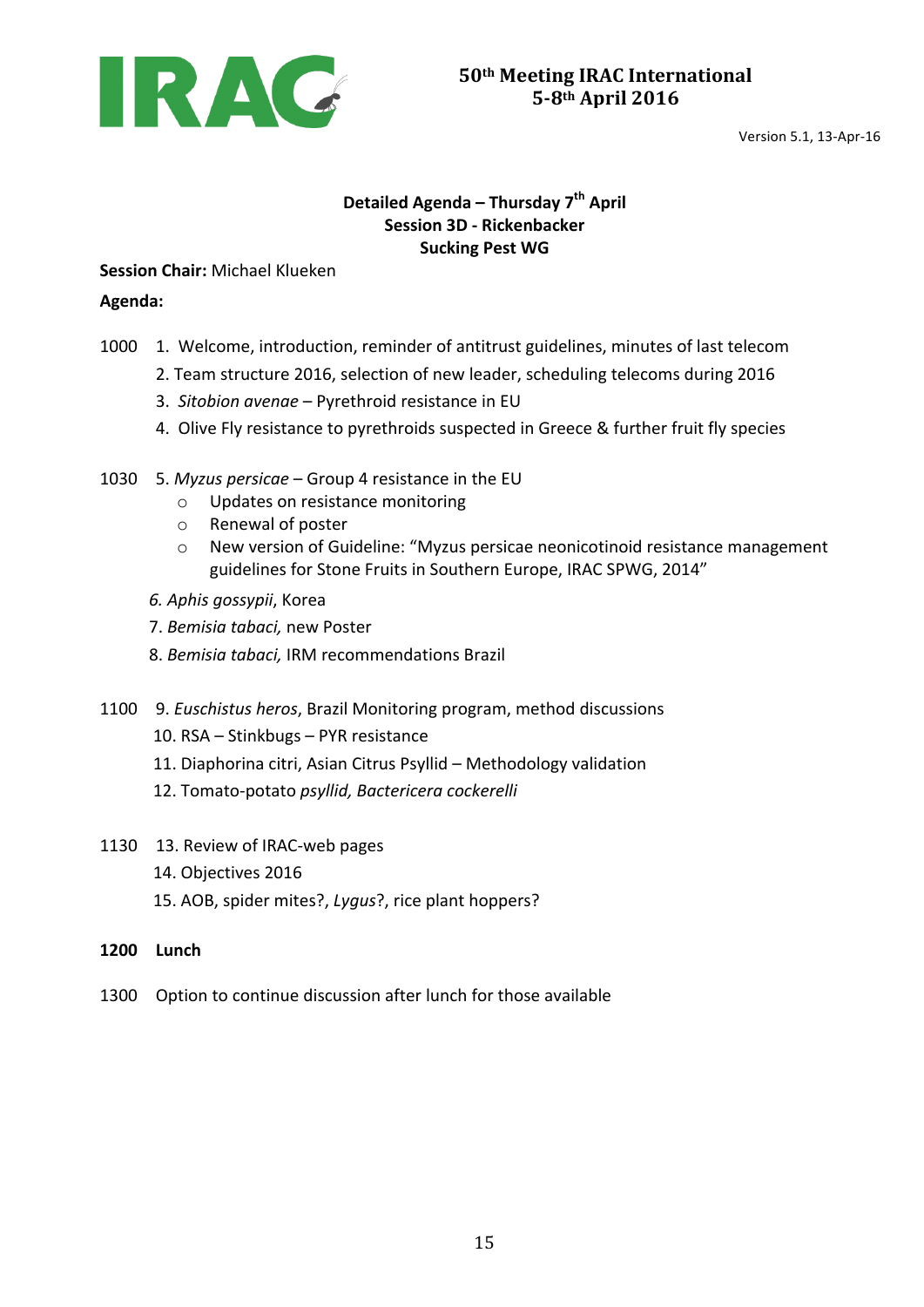

## **Detailed Agenda – Thursday, 7th April Session 3E - Stratocaster IRAC Executive Committee (Company Executive Representatives or Deputies)**

## **Session Chair: Russell Slater**

### **Agenda:**

- 1530 Welcome & introduction R. Slater
	- Anti-Trust Reminder  $(1') R$ . Slater
	- Election of IRAC officials (10') R. Slater
		- o IRAC Chairman (RS)
		- o Vice Chairs (RN&NS)
		- $\circ$  Treasurer (LM)
		- $\circ$  Coordinator (AP)
	- Any changes to IRAC Executive membership?  $(5') R$ . Slater
	- Budget status  $(15') L$ . Mao
	- IRAC Executive objectives  $2015-16(30') R$ . Slater
		- $\circ$  1<sup>st</sup> Task Team: Brazil (Complete)
		- o IRM Leaflet & Video (Complete)
		- $\circ$  IRAC/CropLife Slides (Pending)
		- o Soil & Seed Treatment recommendations (Drafted)
	- IRAC Executive objectives for  $2016-17$  (30') R. Slater
		- o Grower Training workshops?
		- $\circ$  In country communication programs?
		- o Resistance database?
		- o Other objectives?
	- Projects requiring funding  $(10') R$ . Slater
		- $\circ$  2<sup>nd</sup> SimpleShow video on MoA?
		- o Other projects?
	- New items identified in WG sessions (15') All
		- o Excellence Through Stewardship (ETS)?
		- o Task Teams
		- o ECPA/Rothamsted consortium
	- 2017 Annual meeting location (2')
	- AOB
- 1715 Session closed